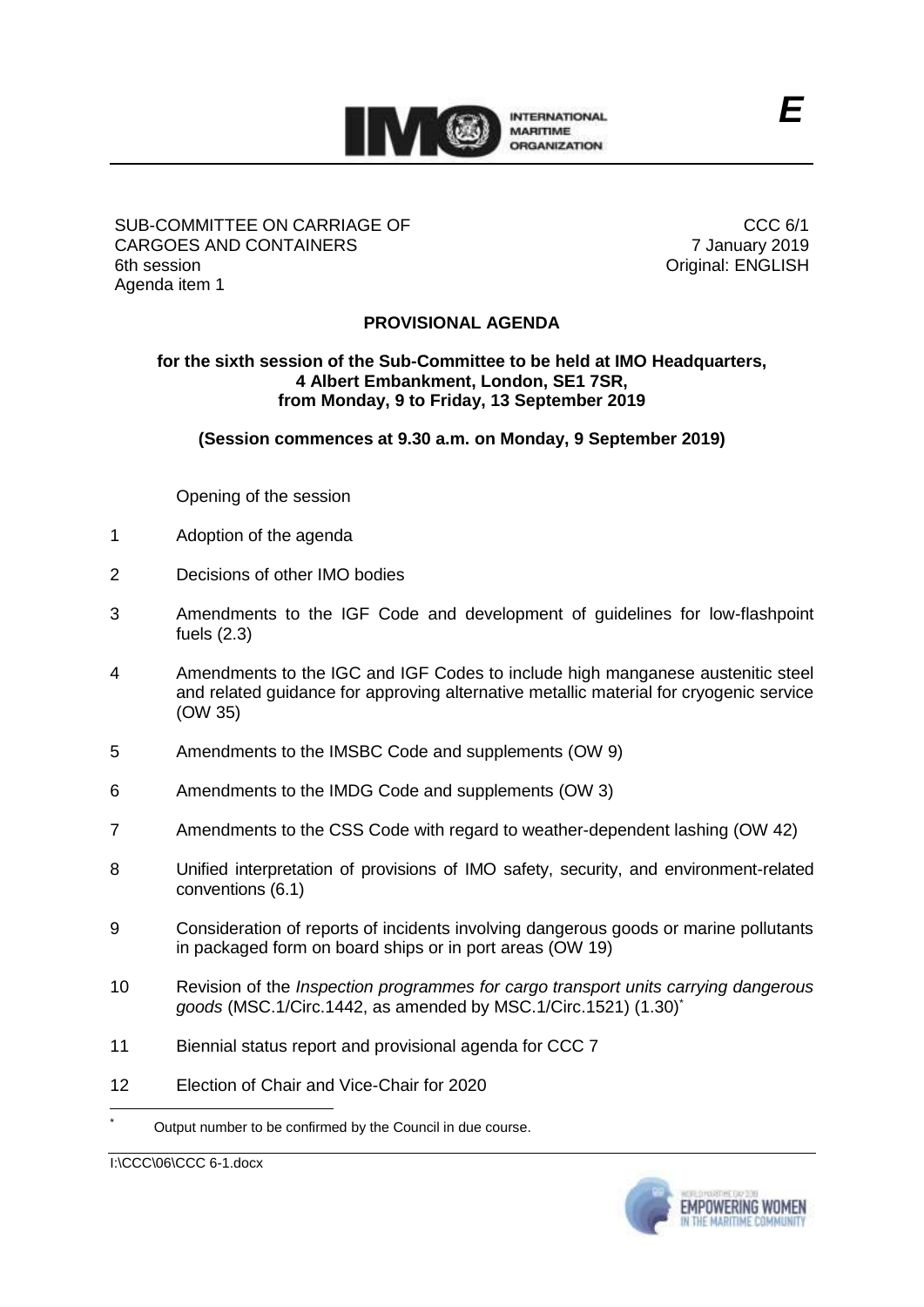- 13 Any other business
- 14 Report to the Committees

## **Notes:**

1 In accordance with the document on *Organization and method of work of the Maritime Safety Committee and the Marine Environment Protection Committee and their subsidiary bodies* (MSC-MEPC.1/Circ.5/Rev.1):

- .1 documents should be received by the Secretariat as follows:<sup>1</sup>
	- .1 bulky documents<sup>2</sup> (those containing more than six pages) by **Friday, 7 June 2019 (thirteen-week deadline)**;
	- .2 non-bulky documents (those containing six pages or fewer) and also bulky information documents by **Friday, 5 July 2019 (nine-week deadline)**; and
	- .3 documents commenting on those referred to in subparagraphs .1 and .2 above and containing four pages or fewer, by **Friday, 19 July 2019 (seven-week deadline)**.These documents should start with a paragraph clearly indicating the document on which comments are made and stating that the document is submitted in accordance with the provisions of paragraph 6.12.5 of MSC-MEPC.1/Circ.5/Rev.1;
- .2 for reasons of economy, documents should be submitted in single spacing and be as concise as possible, and:
	- .1 all documents should include a brief summary prepared in accordance with section 6 of the annex to MSC-MEPC.1/Circ.5/Rev.1;
	- .2 substantive documents should conclude with a summary of the action that the Sub-Committee is invited to take; and
	- .3 information documents should conclude with a summary of the information they contain; and

 $\overline{a}$ 

<sup>1</sup> Documents other than information documents and reports from sub-committees, working, drafting, correspondence and other working groups and the Secretariat, which contain more than 20 pages, in line with paragraph 6.11 of the annex to MSC-MEPC.1/Circ.5/Rev.1, will not be translated in their entirety. Such documents should include, for translation purposes, a summary not longer than four pages, with the technical content submitted as an annex in the language needed by working groups (i.e. English).

<sup>2</sup> In case of documents containing more than 50 pages, the provisions of paragraph 6.12.1 of the annex to MSC-MEPC.1/Circ.5/Rev.1 are to be applied.